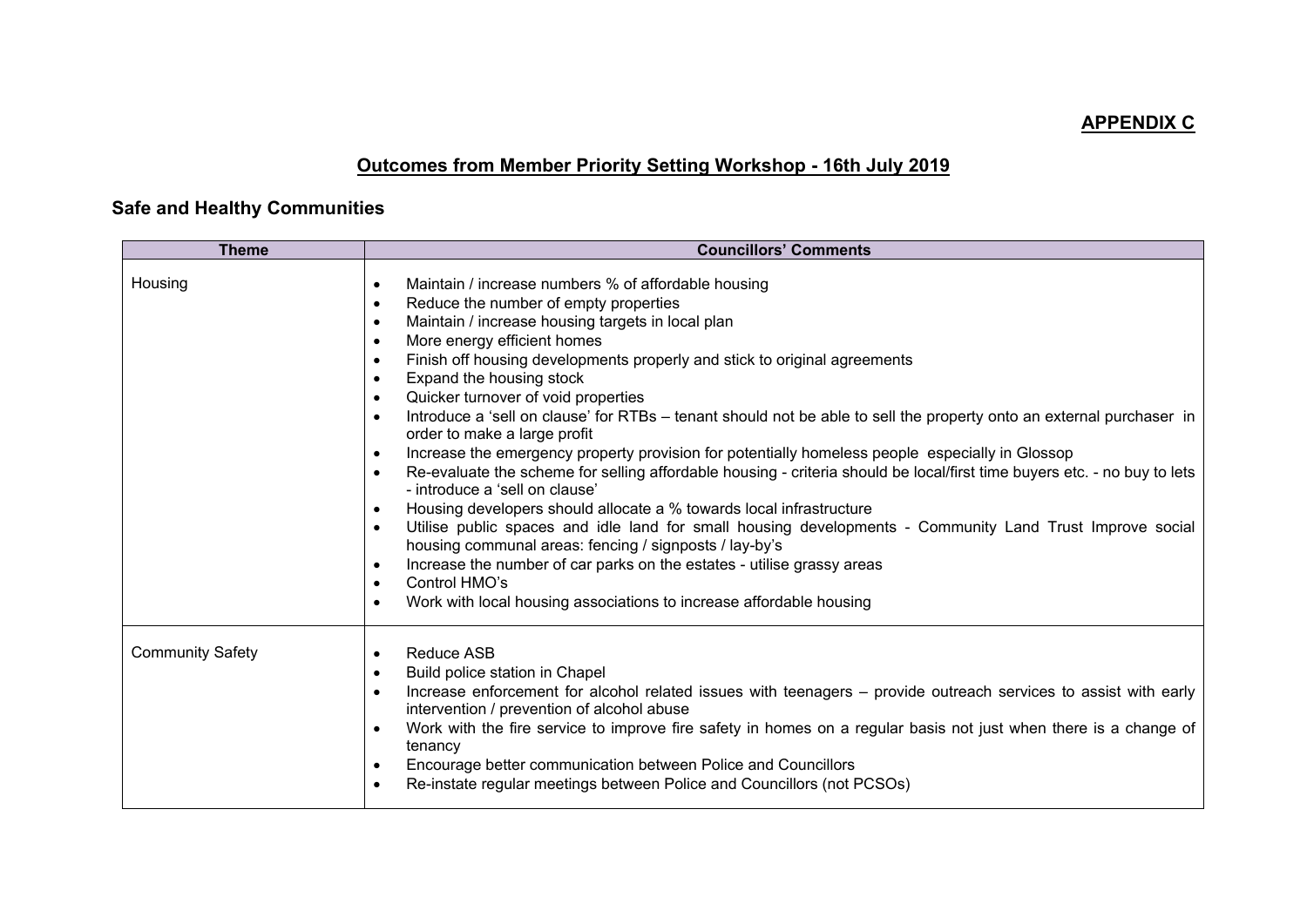| <b>Theme</b>                          | <b>Councillors' Comments</b>                                                                                                                                                                                                                                                                                                                                                                                                                                                                                                                                                                                                                                                                                                                                                                                                                                                                                                                                                                                                                                                                                                             |
|---------------------------------------|------------------------------------------------------------------------------------------------------------------------------------------------------------------------------------------------------------------------------------------------------------------------------------------------------------------------------------------------------------------------------------------------------------------------------------------------------------------------------------------------------------------------------------------------------------------------------------------------------------------------------------------------------------------------------------------------------------------------------------------------------------------------------------------------------------------------------------------------------------------------------------------------------------------------------------------------------------------------------------------------------------------------------------------------------------------------------------------------------------------------------------------|
| Community Engagement /<br>Development | Develop a strategy and plan to work with strategic partners (i.e. engage with police on a regular basis)<br>$\bullet$<br>More engagement with voluntary centres - 'better together'<br>$\bullet$<br>Work with volunteer bureaus and explore what they can do<br>$\bullet$<br>Look at what sections of society we are supporting and make sure they are the right ones<br>$\bullet$<br>Better access to information for people that are not computer literate<br>$\bullet$<br>Improve communication between the Council and the community<br>$\bullet$<br>Encourage neighbours and community groups to assist the elderly and infirm<br>$\bullet$<br>Communication should be more positive - better marketing - i.e. the positive effects of the Parkwood Contract<br>$\bullet$<br>Bring back community awards / community champions<br>$\bullet$                                                                                                                                                                                                                                                                                         |
| Leisure                               | Implement and monitor the sports strategy<br>$\bullet$<br>Encourage local sports groups<br>Get schools involved in leisure centres<br>$\bullet$<br>Assist/facilitate setting up and running of small sports clubs i.e. women's football clubs<br>$\bullet$<br>Assist sports clubs with improving facilities i.e. changing rooms<br>Encourage teenagers to participate in sport<br>Improve the leisure facilities<br>Look at other authorities that have adapted Victorian facilities for ideas around Glossop swimming pool<br>$\bullet$<br>Provide sporting facilities in parks<br>$\bullet$<br>Engage with the people who use / will be using the sporting facilities i.e. teenagers using skate parks<br>Monitor the Parkwood contract – especially around cancelled classes and the cost of classes i.e. the cost taking a<br>family swimming<br>Look at subsidies, concessions and free membership to leisure centres i.e. doctors could recommend free<br>membership for certain illnesses/obesity<br>Hold exercise and sports classes in village halls<br>$\bullet$<br>Need indoor leisure provision for young people (under 12s) |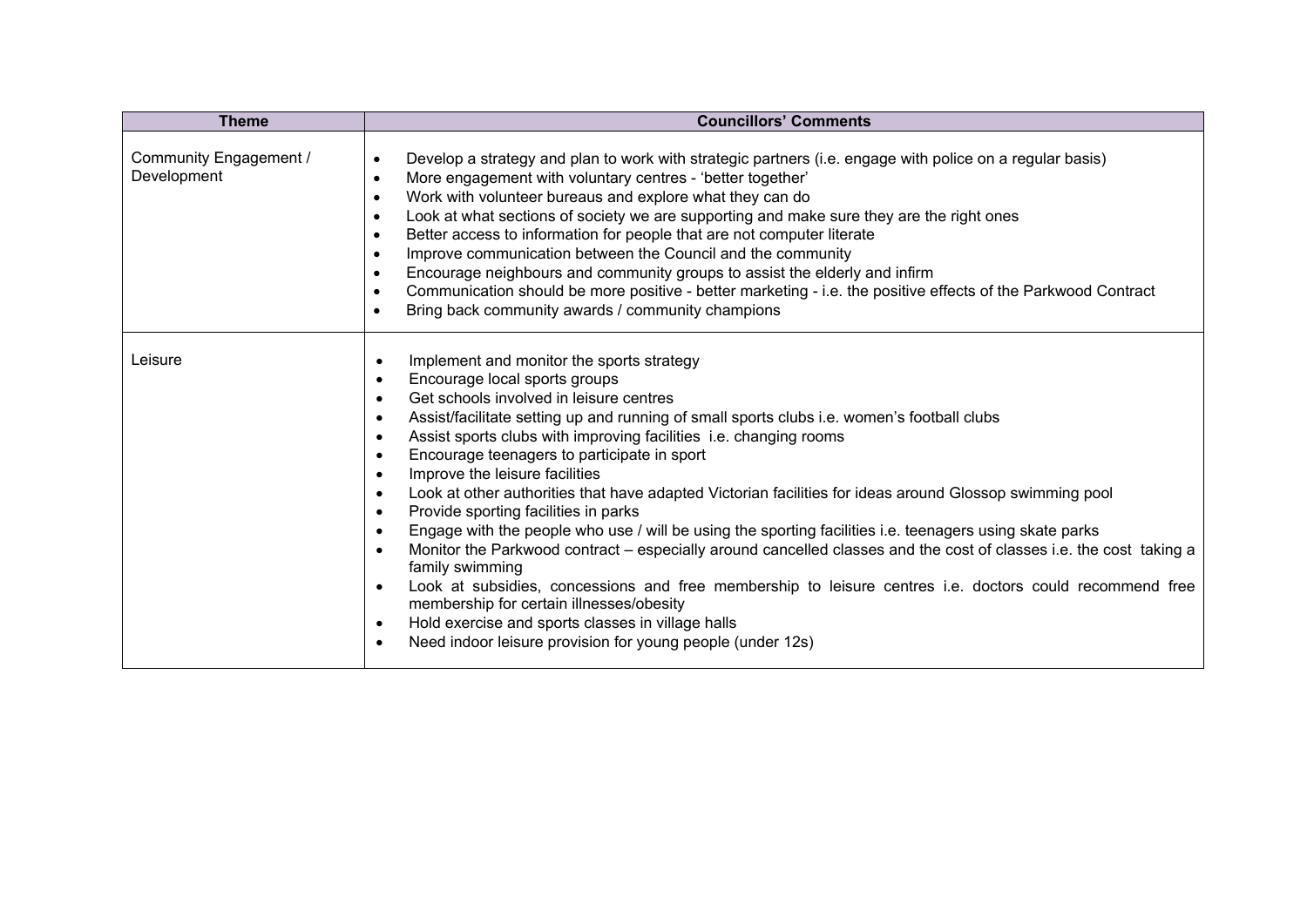## **Effective Use of Resources**

| <b>Theme</b>               | <b>Councillors' Comments</b>                                                                                                                                                                                                                                                                                                                                                                                                                                                                                                                                                                                                                                                                                                                                                                                                                                                                                                                                                                                                                                                                                                                                                                                                                                                                                                                                                                                                                                                                                                                                                                                                                                                                                                                                                                                                                                                                                                                   |
|----------------------------|------------------------------------------------------------------------------------------------------------------------------------------------------------------------------------------------------------------------------------------------------------------------------------------------------------------------------------------------------------------------------------------------------------------------------------------------------------------------------------------------------------------------------------------------------------------------------------------------------------------------------------------------------------------------------------------------------------------------------------------------------------------------------------------------------------------------------------------------------------------------------------------------------------------------------------------------------------------------------------------------------------------------------------------------------------------------------------------------------------------------------------------------------------------------------------------------------------------------------------------------------------------------------------------------------------------------------------------------------------------------------------------------------------------------------------------------------------------------------------------------------------------------------------------------------------------------------------------------------------------------------------------------------------------------------------------------------------------------------------------------------------------------------------------------------------------------------------------------------------------------------------------------------------------------------------------------|
| Organisational Development | Continuation our current values when it comes to good management of a very difficult financial position<br>$\bullet$<br>Understand that a change in priorities will mean other things / previous priorities have to change<br>$\bullet$<br>Pass back 'thank you' to the staff to motivate / help with job satisfaction<br>$\bullet$<br>Do we monitor stress levels / workloads in any way? As numbers have reduced, there is the same amount of work<br>$\bullet$<br>to be done<br>More work experiences / apprentices / trainees / acting-up opportunities to help us 'grow our own'<br>$\bullet$<br>Training and skills retention essential<br>$\bullet$<br>Quicker void turnarounds will come from a high performing/motivated workforce<br>$\bullet$<br>Offer career progression opportunities, to develop our own through the organisation, and retain staff<br>$\bullet$<br>Consider succession planning - hang onto those who work well together<br>$\bullet$<br>Give a clear 4 year vision for staff to see<br>$\bullet$<br>How proud do the staff feel? - What can we do to make people proud?<br>$\bullet$<br>Is more staff needed in certain areas?<br>$\bullet$<br>How motivated are staff?<br>$\bullet$<br>Why was Alliance@10 not shared with a wider audience i.e. Councillors and the public<br>$\bullet$<br>Review flexible working arrangements particularly for our female staff<br>$\bullet$<br>Encourage staff to be exposed to councillors more - should report authors deliver at committees?<br>$\bullet$<br>Better communications between Councillors & Officers to reduce chasing of queries<br>$\bullet$<br>Assets team are understaffed, and under pressure with big jobs, smaller tasks are not a priority but could help<br>$\bullet$<br>generate some income? e.g. are our garage blocks under used? Better for parking / housing?<br>How do we manage the efficiency of our workforce as an asset<br>$\bullet$ |
| Procurement                | Continue the work on the procurement strategy, including supporting / working with smaller local companies /<br>$\bullet$<br>suppliers - keep it local, boost our own economy locally (ref. Preston Model)<br>Ensure we review compliancy of contracts, so what we have agreed is delivered, not always the cheapest option<br>$\bullet$<br>will be the best                                                                                                                                                                                                                                                                                                                                                                                                                                                                                                                                                                                                                                                                                                                                                                                                                                                                                                                                                                                                                                                                                                                                                                                                                                                                                                                                                                                                                                                                                                                                                                                   |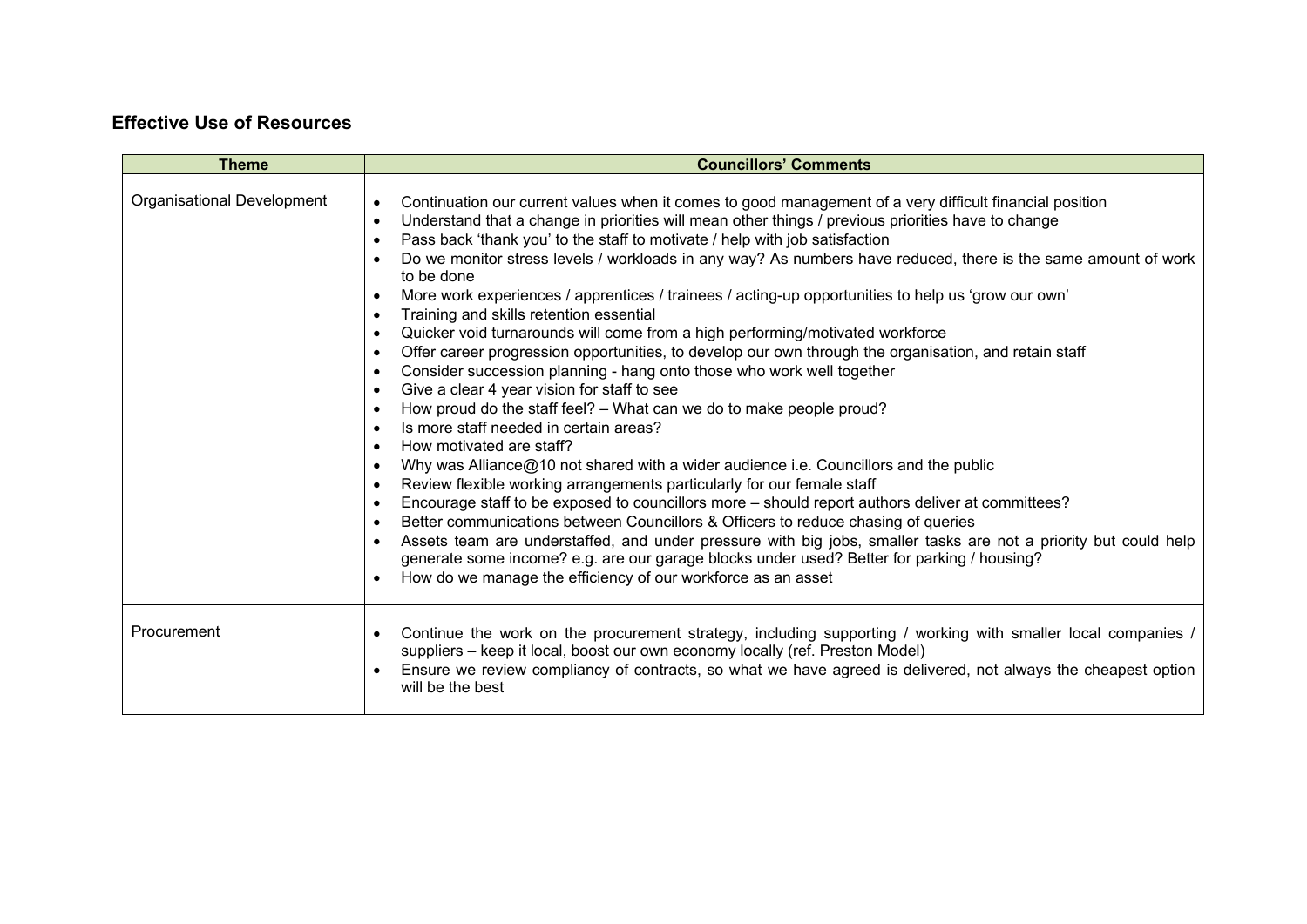| <b>Theme</b>              | <b>Councillors' Comments</b>                                                                                                                                                                                                                                                                                                                                                                                                                                                                                                                                                                                                                                                                                                                                                                                                                                                                                                                                                                                                                                                                                                                                                                                                                                                                                                                                                                              |
|---------------------------|-----------------------------------------------------------------------------------------------------------------------------------------------------------------------------------------------------------------------------------------------------------------------------------------------------------------------------------------------------------------------------------------------------------------------------------------------------------------------------------------------------------------------------------------------------------------------------------------------------------------------------------------------------------------------------------------------------------------------------------------------------------------------------------------------------------------------------------------------------------------------------------------------------------------------------------------------------------------------------------------------------------------------------------------------------------------------------------------------------------------------------------------------------------------------------------------------------------------------------------------------------------------------------------------------------------------------------------------------------------------------------------------------------------|
| Efficiency / Finance      | Work together with other organisations / councils<br>$\bullet$<br>Fair Funding Review – should we be working with others who want to bring businesses here to reduce the North /<br>South funding gap<br>Review our debt recovery strategy $-$ is it value for money to send council tax accounts to bailiffs for benefit<br>$\bullet$<br>claimants who are already not in a position to pay?<br>Reduce the amount of paper we send out particularly Council Tax bills by online mechanisms<br>$\bullet$<br>Offer more flexible payment plans / direct debits and cancel summons costs if paid on time to encourage faster<br>$\bullet$<br>payment<br>Make better use of our buildings to maximise the savings from Efficiency & Rationalisation Strategy<br>$\bullet$<br>Deliver housing<br>$\bullet$<br>Make more of Buxton Town Hall, (ref. Preston Model/Altrincham) - consider other uses such as wedding<br>$\bullet$<br>venue/covered market venue, attract investment and local visitors as well as tourists<br>Rationalisation of buildings e.g. sharing premises (e.g. Peak Buildings / Magistrates Court)<br>$\bullet$<br>Liaise with other landowners to see what their plans are, and work together<br>$\bullet$<br>Make savings on high overheads by using solar power<br>$\bullet$<br>Consider turning sites we own into solar farms to generate income e.g. disused quarries<br>$\bullet$ |
| <b>Access to Services</b> | Can councillors champion online / promote our services, hold surgeries to get to residents<br>$\bullet$<br>Understand the challenges that some of our customers have when it comes to accessing us in person / lack of<br>$\bullet$<br>broadband connectivity<br>Understand we will always need to retain a customer facing / telephone service<br>$\bullet$<br>Customer Services have achieved a lot, but there is still room for improvement<br>$\bullet$<br>How do we reach those who can't get online due to age / vulnerability / internet access<br>$\bullet$<br>Reduce call wait times – could we adopt a ring back system, or a system that tells people where they are in the<br>$\bullet$<br>queue to reduce complaints?<br>Get more 'quick win' and simple transactions online<br>$\bullet$<br>Make online forms clearer, so customers don't have to ring to ask a question about a form<br>$\bullet$<br>Better signposting on the website<br>$\bullet$<br>Promote ourselves, our services and what can be done (and what can't!) online more<br>$\bullet$<br>Consider a purpose built premises to operate customer services from the town centre, Buxton Town Hall is not ideal<br>$\bullet$<br>for customers privacy, or access and an inefficient workspace<br>Improve / increase number of public toilets                                                                                  |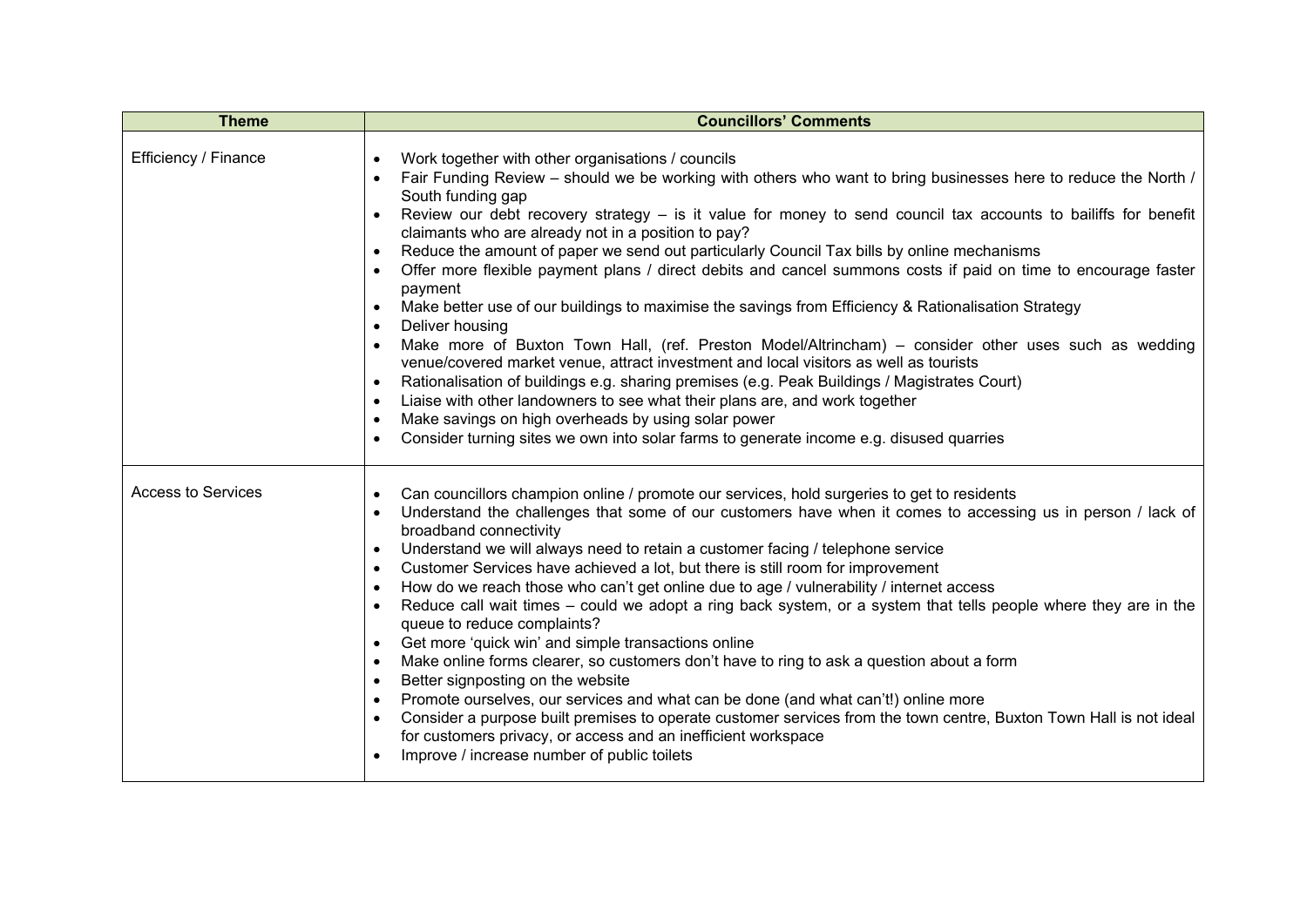# **Local Economy**

| <b>Theme</b>                | <b>Councillors' Comments</b>                                                                                                                                                                                                                                                                                                                                                                                                                                                                                                                                                                                                                                                                                                                                                                                                                                                                                               |
|-----------------------------|----------------------------------------------------------------------------------------------------------------------------------------------------------------------------------------------------------------------------------------------------------------------------------------------------------------------------------------------------------------------------------------------------------------------------------------------------------------------------------------------------------------------------------------------------------------------------------------------------------------------------------------------------------------------------------------------------------------------------------------------------------------------------------------------------------------------------------------------------------------------------------------------------------------------------|
| Transport                   | Address the double tier transport costs – boundary price hikes<br>$\bullet$<br>Evening bus services linked to the night time leisure / tourist economy<br>$\bullet$<br>Travel subsidies - work with transport providers (Sheffield and Greater Manchester)<br>$\bullet$<br>Public transport from rural areas into the towns (takes 2 hrs from Hope Valley into Buxton)<br>$\bullet$<br>Influence transport providers to cut emissions<br>$\bullet$<br>Transport impacts from day visitor economy<br>$\bullet$<br>Better road / rail / bus links<br>$\bullet$                                                                                                                                                                                                                                                                                                                                                               |
| <b>Town Centres</b>         | Empty town centre shops give a poor impression of the area<br>$\bullet$<br>Loss of big-name retailers<br>$\bullet$<br>Future of the Springs in Buxton<br>$\bullet$<br>Accessible high streets for visually and mobility impaired visitors<br>$\bullet$<br>Restructure Buxton - 5 star Crescent, town is lagging behind<br>$\bullet$<br>More independent / niche traders<br>$\bullet$<br>Learn from vibrant towns elsewhere<br>$\bullet$<br>Buxton Future High Street Fund - needs local ownership / engagement / insight / influence - engage local<br>$\bullet$<br>partnerships / Parkwood / Theatre Trust / Crescent. One shared vision                                                                                                                                                                                                                                                                                  |
| <b>Business Development</b> | Open door initiative - council could take over empty retail units and use for start-ups<br>$\bullet$<br>Keep our land assets and use them to glean the commercial benefits rather than selling off<br>$\bullet$<br>Start-ups for local people<br>$\bullet$<br>Mixed schemes / civic space<br>$\bullet$<br>Development mustn't just be about housing – need starter units for industry<br>$\bullet$<br>Buxton Town Hall as a live / work space - rent out hot desking sites<br>$\bullet$<br>Continue with the plans for Glossop Town Hall - public Wi-Fi<br>$\bullet$<br><b>Diversification</b><br>$\bullet$<br>Are we getting the benefits from the Northern Powerhouse<br>$\bullet$<br>Maximise business rates contributions<br>$\bullet$<br>Deliver the regeneration objectives from the Crescent project<br>$\bullet$<br>Buxton is a University Town – entrepreneurial opportunities locally / work spaces<br>$\bullet$ |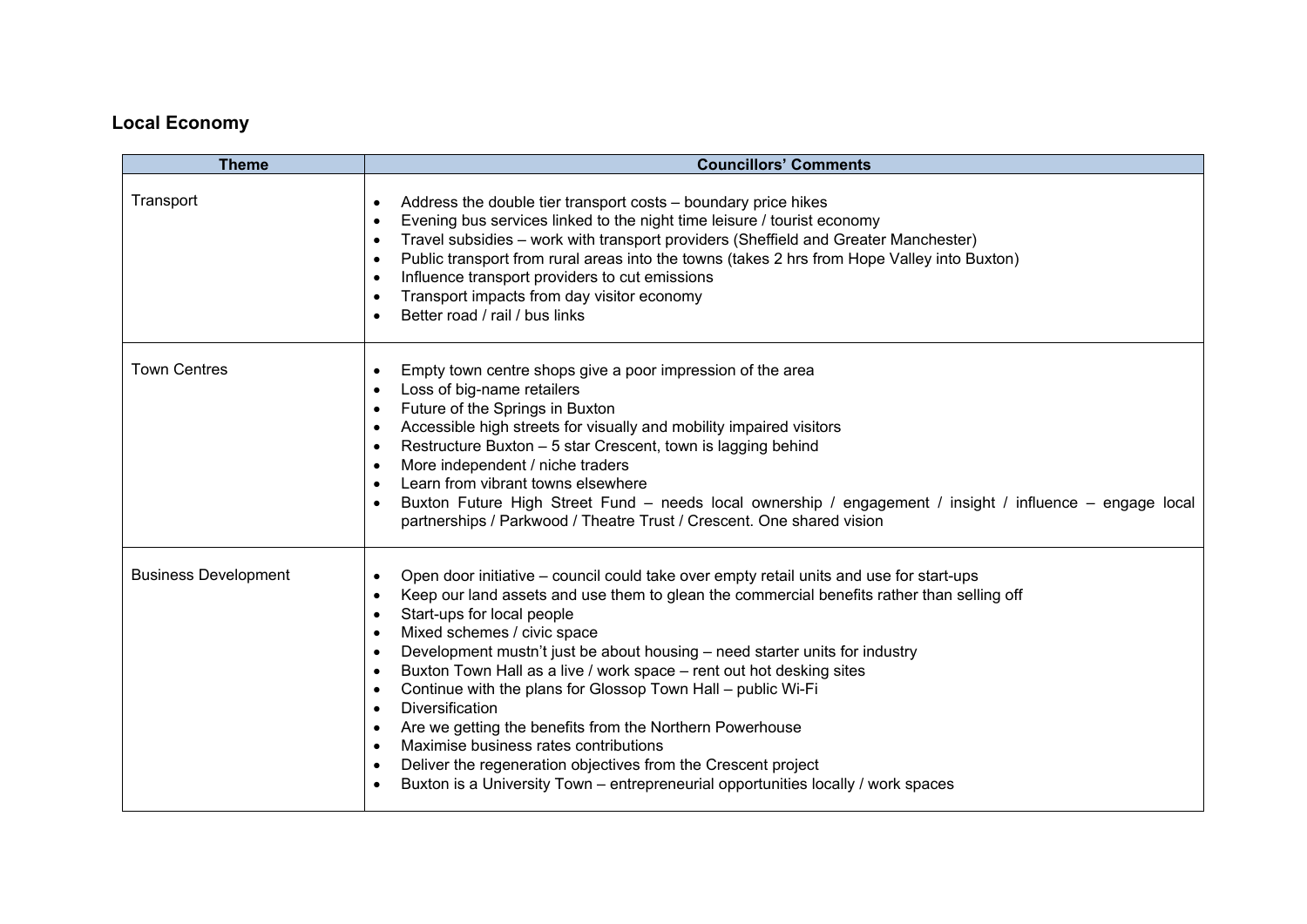| Theme                          | <b>Councillors' Comments</b>                                                                                                                                                                                                                                                                                                                                                                                                                                     |
|--------------------------------|------------------------------------------------------------------------------------------------------------------------------------------------------------------------------------------------------------------------------------------------------------------------------------------------------------------------------------------------------------------------------------------------------------------------------------------------------------------|
| <b>Cultural Development</b>    | Buxton Opera House improvements - Council support<br>$\bullet$<br>Cultural Heritage Strategy - Local Festivals: support for / harness economic impacts from<br>$\bullet$                                                                                                                                                                                                                                                                                         |
| Planning / Development Control | Build green considerations into the planning process<br>Redevelop brownfield sites<br>$\bullet$<br>Infrastructure needs to keep up with the growth in housing<br>$\bullet$<br>Passivhaus - carbon neutral developments<br>$\bullet$                                                                                                                                                                                                                              |
| Connectivity                   | Connectivity – patchy broadband speeds<br>$\bullet$                                                                                                                                                                                                                                                                                                                                                                                                              |
| Tourism                        | Marketing – The great outdoors offer! Activity / accommodation packages (Go Ape!)<br>$\bullet$<br>Leisure offer<br>$\bullet$<br>Reliance on seasonal tourist spend – need all year round jobs for local people<br>$\bullet$<br>Lack of tourist spend from day visitors<br>$\bullet$<br>Need to attract more overnight stays – linked to more small B&Bs (Hope / Chapel) and budget-style hotel provision<br>$\bullet$<br>Better tourist information<br>$\bullet$ |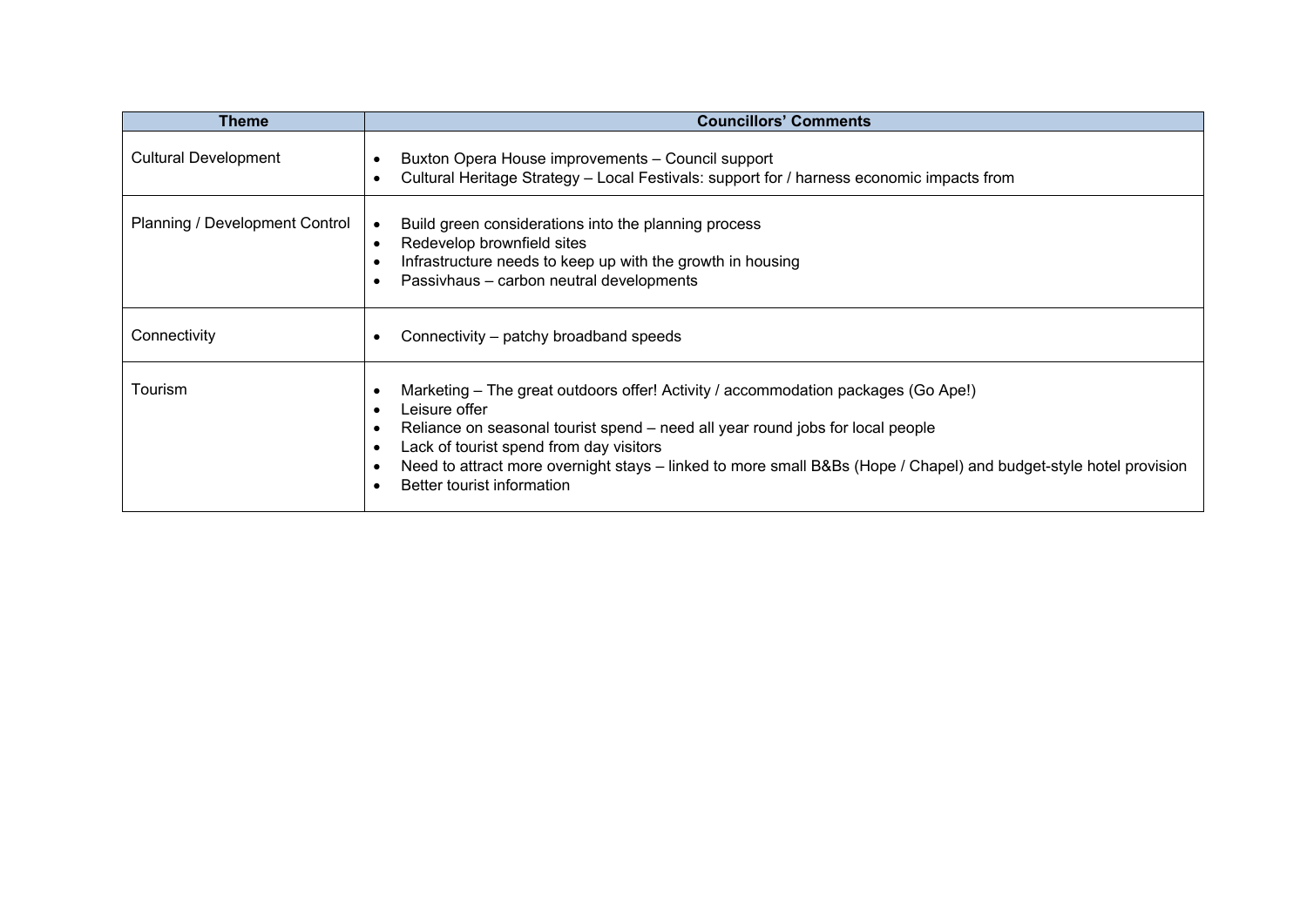# **Protecting the Environment**

| <b>Theme</b>               | <b>Councillors' Comments</b>                                                                                                                                                                                                                                                                                                                                                                                                                                                                                                                                                                                                                                                                                                                                                                                                                                                                                                                                                                                                                                                                                                                                                                                                                                                                                                                                                                                                                                                                                                                                          |
|----------------------------|-----------------------------------------------------------------------------------------------------------------------------------------------------------------------------------------------------------------------------------------------------------------------------------------------------------------------------------------------------------------------------------------------------------------------------------------------------------------------------------------------------------------------------------------------------------------------------------------------------------------------------------------------------------------------------------------------------------------------------------------------------------------------------------------------------------------------------------------------------------------------------------------------------------------------------------------------------------------------------------------------------------------------------------------------------------------------------------------------------------------------------------------------------------------------------------------------------------------------------------------------------------------------------------------------------------------------------------------------------------------------------------------------------------------------------------------------------------------------------------------------------------------------------------------------------------------------|
| Waste & Recycling          | Public recycling in all public areas (Glossop)<br>$\bullet$<br>Increase recycling<br>$\bullet$<br>Promote food waste recycling and work to improve<br>$\bullet$<br>Educate residents re recycling (partnering with DCC)<br>$\bullet$<br>Recycling education – can and can't recycle and include re-use<br>$\bullet$<br>Reduce contamination of recycling through education<br>$\bullet$<br>Investigate and promote business recycling (hotels / farms etc.)<br>$\bullet$<br>Recycling within council buildings – removal of single use plastics<br>$\bullet$<br>Introduce recycling education / communications for residents<br>$\bullet$<br>Promote re-use and work with repair cafes<br>$\bullet$<br>Increase businesses to offer water bottle refills<br>$\bullet$<br>Work with supermarkets re single use plastics (also with council water fountain / coffee)<br>$\bullet$<br>Work with supermarkets to reduce their food waste<br>$\bullet$<br>Work with producers (i.e. Nestle) re packaging and recycling<br>$\bullet$<br>Encourage home recycling composting of food waste<br>$\bullet$<br>Residents blocking pavements with waste and recycling bins<br>$\bullet$<br>Collect current waste that should be collected that is left out – i.e. red bags for clothing<br>$\bullet$<br>Tip site at Glossop – increase facilities to match Buxton<br>$\bullet$<br>Explore larger communal bins in built up areas (e.g. Fairfield Road) and re-educate residents<br>$\bullet$<br>Dog fouling plastic bags – discourage and look into compostable bags<br>$\bullet$ |
| <b>Public Conveniences</b> | Maintenance of all Public Toilets (Chapel Market Place)<br>$\bullet$<br>Increase public toilets in all areas<br>$\bullet$<br>Increase Public Toilets within Buxton Town Centre - work with Springs<br>$\bullet$<br>More access to public toilets - increase and review times / availability<br>$\bullet$<br>Encourage businesses re access for public to their toilets<br>$\bullet$<br>Accessible toilets across High Peak<br>$\bullet$<br>Promote public toilets for tourists/visitors – (Purple Pound)<br>$\bullet$                                                                                                                                                                                                                                                                                                                                                                                                                                                                                                                                                                                                                                                                                                                                                                                                                                                                                                                                                                                                                                                 |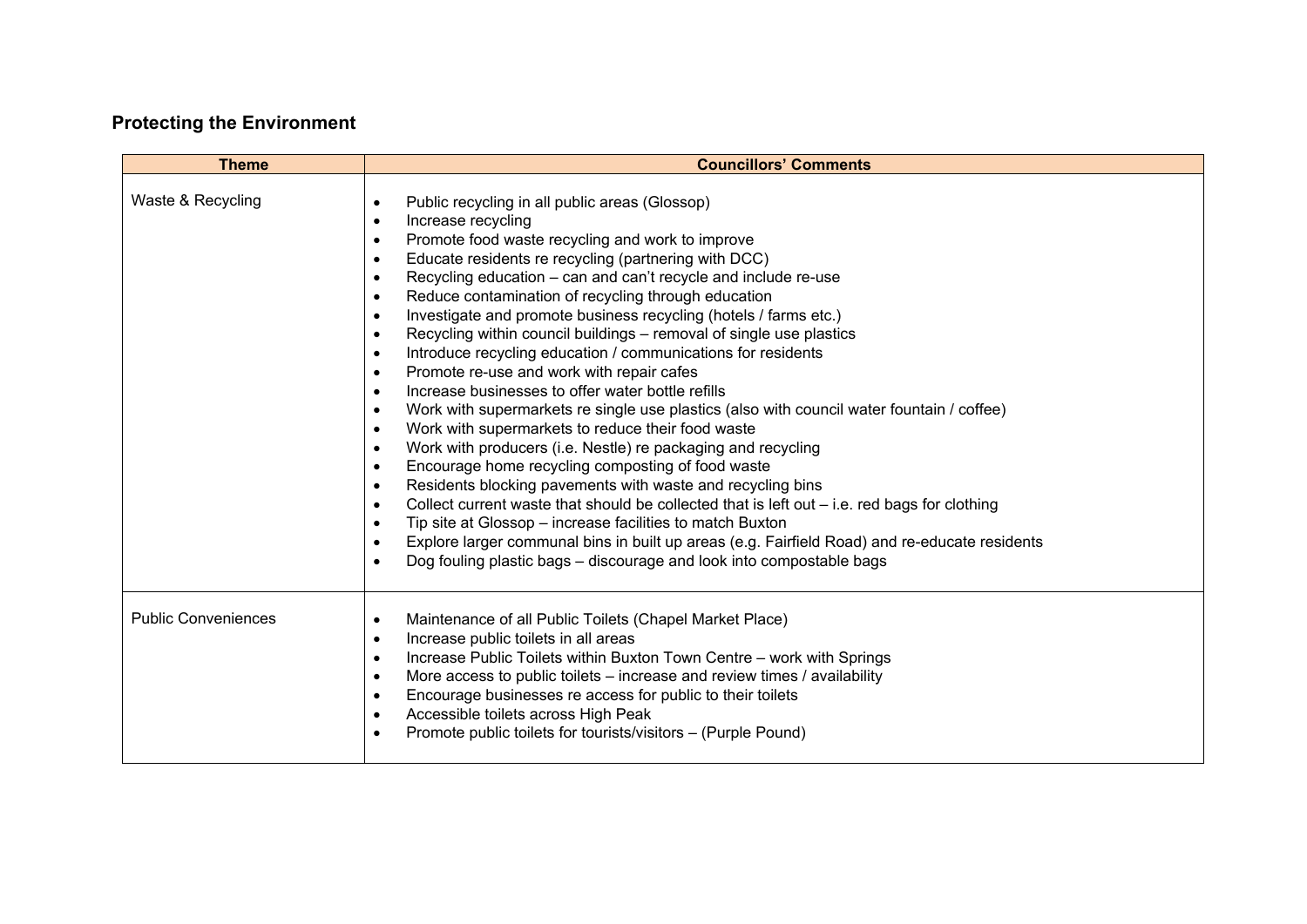| <b>Theme</b>            | <b>Councillors' Comments</b>                                                                                                                                                                                                                                                                                                                                                                                                                                                                                                                                                                                                                                                                                                                                                                                                                                                                                                                                                                                                                                                                                                           |
|-------------------------|----------------------------------------------------------------------------------------------------------------------------------------------------------------------------------------------------------------------------------------------------------------------------------------------------------------------------------------------------------------------------------------------------------------------------------------------------------------------------------------------------------------------------------------------------------------------------------------------------------------------------------------------------------------------------------------------------------------------------------------------------------------------------------------------------------------------------------------------------------------------------------------------------------------------------------------------------------------------------------------------------------------------------------------------------------------------------------------------------------------------------------------|
| <b>Street Cleansing</b> | High Path, Buxton - work with owner<br>$\bullet$<br>Educate residents re street cleaning<br>$\bullet$<br>Street cleaning – priority areas to be picked more frequently<br>$\bullet$<br>Street cleaning - more enforcement and publish<br>$\bullet$<br>Street cleaning - support more community groups<br>$\bullet$<br>Street weeding<br>$\bullet$<br>Cars Parking on pavement - look into and investigate enforcement<br>$\bullet$<br>Keep pavements clear<br>$\bullet$<br>Continue and improve and enhance environmental enforcement (dog fouling / litter)<br>$\bullet$<br>Increase and review litter bins design including recycling of waste<br>$\bullet$<br>Improve road and gulley cleaning<br>$\bullet$<br>More street benches<br>$\bullet$<br>Dog fouling<br>$\bullet$<br>Enforcement for fly tipping – use CCTV including mobile CCTV for remote areas and investigate new technology<br>$\bullet$<br>Fly-tipping – work with other neighbouring counties<br>$\bullet$<br>Public recognition for residents / people that go above and beyond (i.e. Street Cleaning / Street Maintenance -<br>$\bullet$<br>grass cutting etc.) |
| <b>Climate Change</b>   | Green credentials of the area - Electric charging points<br>$\bullet$<br>Extend air quality monitoring outside schools (Primary School mainly)<br>$\bullet$<br>Promote walking to schools<br>$\bullet$<br>Solar Panels - work with Quarries in area<br>$\bullet$<br>Look into Water Power to generate electricity<br>$\bullet$<br>Encourage wind turbines in all areas - Peak Park<br>$\bullet$<br>Better public transport<br>$\bullet$<br><b>Emission monitoring</b><br>$\bullet$<br>Renewable energy<br>$\bullet$<br>Investing in council vehicles that are environmentally friendly<br>$\bullet$<br>Work with National Park re electric charging points (potential site Torside)<br>$\bullet$<br>Electric charging points cost incl. with parking fee<br>$\bullet$                                                                                                                                                                                                                                                                                                                                                                  |